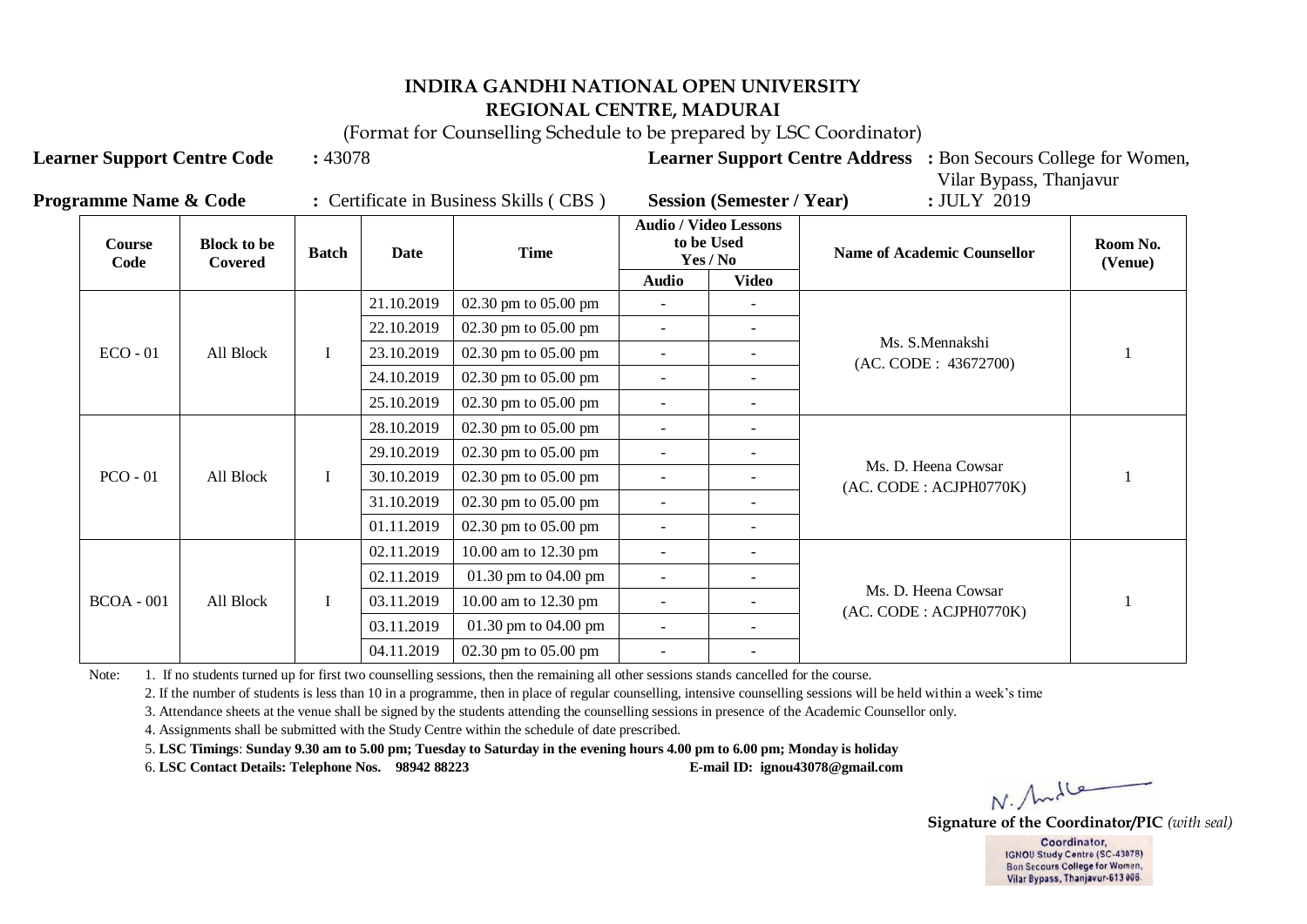(Format for Counselling Schedule to be prepared by LSC Coordinator)

**Learner Support Centre Code** : 43078 **Learner Support Centre Address** : Bon Secours College for Women,

|                                  |                                        |                                  | Vilar Bypass, Thanjavur |
|----------------------------------|----------------------------------------|----------------------------------|-------------------------|
| <b>Programme Name &amp; Code</b> | : Certificate in Tourism Studies (CTS) | <b>Session (Semester / Year)</b> | $:$ JULY 2019           |

| Course    | <b>Block to be</b><br>Code<br>Covered |         | Date       | <b>Time</b>                              | <b>Audio / Video Lessons</b><br>to be Used |                          | <b>Name of Academic Counsellor</b> | Room No.       |
|-----------|---------------------------------------|---------|------------|------------------------------------------|--------------------------------------------|--------------------------|------------------------------------|----------------|
|           |                                       |         |            |                                          |                                            | Yes / No                 |                                    | (Venue)        |
|           |                                       |         |            |                                          | <b>Audio</b>                               | <b>Video</b>             |                                    |                |
|           |                                       |         | 21.10.2019 | 02.30 pm to $05.00$ pm                   | $\sim$                                     | $\sim$                   |                                    |                |
|           |                                       |         | 22.10.2019 | 02.30 pm to 05.00 pm                     | $\sim$                                     | $\sim$                   |                                    |                |
|           |                                       |         | 23.10.2019 | 02.30 pm to $05.00$ pm                   | $\sim$                                     | $\sim$                   |                                    |                |
|           |                                       |         | 24.10.2019 | 02.30 pm to $05.00$ pm                   | $\sim$                                     | $\sim$                   | Dr. G. Agalya                      |                |
| $TS - 01$ | All Block                             |         | 25.10.2019 | $02.30$ pm to $05.00$ pm                 | $\sim$                                     | $\sim$                   | (AC. CODE: 43671520)               | 3              |
|           |                                       |         | 28.10.2019 | $02.30$ pm to $05.00$ pm                 | $\sim$                                     | $\sim$                   |                                    |                |
|           |                                       |         | 29.10.2019 | $02.30 \text{ pm}$ to $05.00 \text{ pm}$ |                                            |                          |                                    |                |
|           |                                       |         | 30.10.2019 | 02.30 pm to $05.00$ pm                   |                                            |                          |                                    |                |
|           |                                       |         | 31.10.2019 | 02.30 pm to $05.00$ pm                   | $\sim$                                     | $\sim$                   |                                    |                |
|           |                                       |         | 01.11.2019 | 02.30 pm to $05.00$ pm                   | $\sim$                                     | $\sim$                   |                                    |                |
|           |                                       |         | 02.11.2019 | 10.00 am to 12.30 pm                     | $\sim$                                     | $\sim$                   |                                    |                |
|           |                                       |         | 02.11.2019 | 01.30 pm to 04.00 pm                     | $\sim$                                     | $\sim$                   |                                    |                |
|           |                                       |         | 03.11.2019 | 10.00 am to 12.30 pm                     | $\sim$                                     | $\overline{\phantom{a}}$ |                                    |                |
|           |                                       |         | 03.11.2019 | 01.30 pm to $04.00$ pm                   | $\sim$                                     | $\sim$                   | Dr. G. Agalya                      |                |
| $TS - 02$ | All Block                             | $\bf I$ | 04.11.2019 | $02.30$ pm to $05.00$ pm                 | $\sim$                                     | $\sim$                   |                                    | $\overline{3}$ |
|           |                                       |         | 05.11.2019 | 02.30 pm to 05.00 pm                     | $\sim$                                     | $\sim$                   | (AC. CODE: 43671520)               |                |
|           |                                       |         | 06.11.2019 | $02.30$ pm to $05.00$ pm                 | $\sim$                                     | $\sim$                   |                                    |                |
|           |                                       |         | 07.11.2019 | 02.30 pm to $05.00$ pm                   | $\sim$                                     | $\sim$                   |                                    |                |
|           |                                       |         | 08.11.2019 | $02.30$ pm to $05.00$ pm                 | $\sim$                                     | $\sim$                   |                                    |                |
|           |                                       |         | 09.11.2019 | 02.30 pm to 05.00 pm                     | $\sim$                                     |                          |                                    |                |

Note: 1. If no students turned up for first two counselling sessions, then the remaining all other sessions stands cancelled for the course.

2. If the number of students is less than 10 in a programme, then in place of regular counselling, intensive counselling sessions will be held within a week's time

3. Attendance sheets at the venue shall be signed by the students attending the counselling sessions in presence of the Academic Counsellor only.

4. Assignments shall be submitted with the Study Centre within the schedule of date prescribed.

5. **LSC Timings**: **Sunday 9.30 am to 5.00 pm; Tuesday to Saturday in the evening hours 4.00 pm to 6.00 pm; Monday is holiday** 

6. **LSC Contact Details: Telephone Nos. 98942 88223 E-mail ID: ignou43078@gmail.com**

N. Andle

**Signature of the Coordinator/PIC** *(with seal)*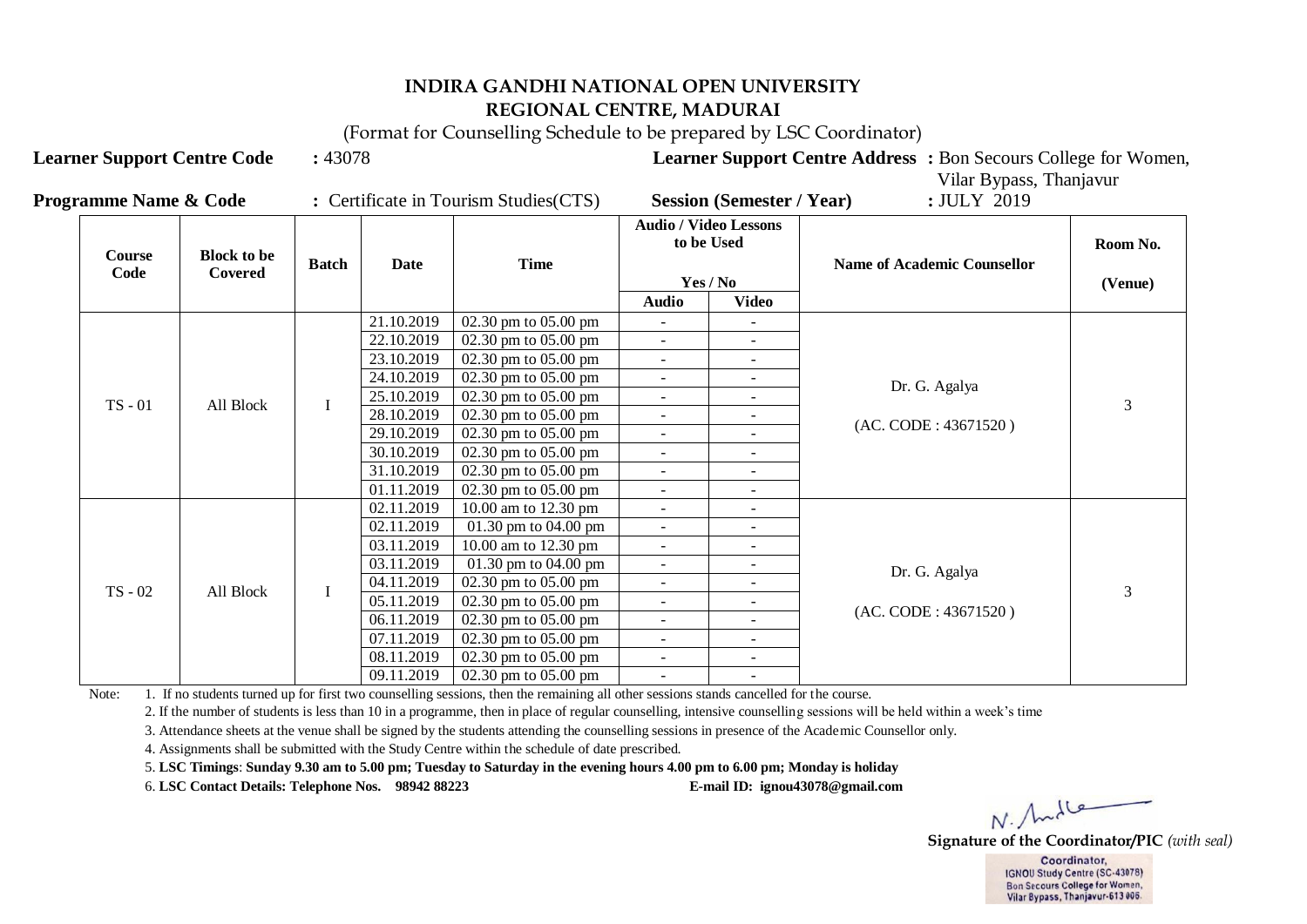(Format for Counselling Schedule to be prepared by LSC Coordinator)

**Learner Support Centre Code** : 43078 **Learner Support Centre Address** : Bon Secours College for Women,

Vilar Bypass, Thanjavur

| <b>Course</b><br>Code | <b>Block to be</b><br>Covered | <b>Batch</b> | Date       | <b>Time</b>                              |                          | <b>Audio / Video Lessons</b><br>to be Used<br>Yes / No | <b>Name of Academic Counsellor</b> | Room No.<br>(Venue)  |
|-----------------------|-------------------------------|--------------|------------|------------------------------------------|--------------------------|--------------------------------------------------------|------------------------------------|----------------------|
|                       |                               |              |            |                                          | Audio                    | Video                                                  |                                    |                      |
|                       |                               |              | 11.11.2019 | $02.30$ pm to $05.00$ pm                 | $\blacksquare$           |                                                        |                                    |                      |
| $TS - 01$             | All Block                     |              | 12.11.2019 | $02.30 \text{ pm}$ to $05.00 \text{ pm}$ | $\overline{\phantom{a}}$ |                                                        | Dr. G. Agalya                      | 4                    |
|                       |                               |              | 13.11.2019 | $02.30 \text{ pm}$ to $05.00 \text{ pm}$ | $\overline{\phantom{a}}$ | $\overline{\phantom{a}}$                               | (AC. CODE: 43671520)               |                      |
|                       |                               |              | 14.11.2019 | $02.30 \text{ pm}$ to $05.00 \text{ pm}$ | $\overline{\phantom{a}}$ | $\overline{\phantom{0}}$                               |                                    |                      |
|                       | All Block                     |              | 15.11.2019 | $02.30 \text{ pm}$ to $05.00 \text{ pm}$ | $\overline{\phantom{a}}$ | $\overline{\phantom{0}}$                               |                                    |                      |
| $TS - 02$             |                               |              | 16.11.2019 | 10.00 am to 12.30 pm                     | $\overline{\phantom{a}}$ | $\blacksquare$                                         | Dr. G. Agalya                      |                      |
|                       |                               |              |            | 16.11.2019                               | 01.30 pm to $04.00$ pm   | $\overline{\phantom{a}}$                               | $\overline{\phantom{a}}$           | (AC. CODE: 43671520) |
|                       |                               |              | 17.11.2019 | 10.00 am to 12.30 pm                     | $\sim$                   | $\overline{\phantom{a}}$                               |                                    |                      |
|                       |                               |              | 17.11.2019 | 01.30 pm to $04.00$ pm                   | $\sim$                   | $\overline{\phantom{a}}$                               |                                    |                      |
| $TS - 03$             | All Block                     |              | 18.11.2019 | 02.30 pm to 05.00 pm                     | $\overline{\phantom{a}}$ | $\overline{\phantom{a}}$                               | Dr. G. Agalya                      |                      |
|                       |                               |              | 19.11.2019 | $02.30$ pm to $05.00$ pm                 | $\blacksquare$           | $\overline{\phantom{a}}$                               | (AC. CODE: 43671520)               |                      |
|                       |                               |              | 20.11.2019 | $02.30 \text{ pm}$ to $05.00 \text{ pm}$ | $\overline{\phantom{a}}$ | $\overline{\phantom{a}}$                               |                                    |                      |
|                       |                               |              | 21.10.2019 | $02.30 \text{ pm}$ to $05.00 \text{ pm}$ | $\overline{\phantom{a}}$ | $\overline{\phantom{0}}$                               |                                    |                      |
| TS - 04               | All Block                     |              | 22.10.2019 | $02.30$ pm to $05.00$ pm                 | $\overline{\phantom{a}}$ |                                                        | Dr. K. Punitha Devi                |                      |
|                       |                               |              | 23.10.2019 | $02.30$ pm to $05.00$ pm                 | $\overline{\phantom{a}}$ | $\overline{\phantom{a}}$                               | (AC. CODE: 43672740)               |                      |
|                       |                               |              | 24.10.2019 | $02.30 \text{ pm}$ to $05.00 \text{ pm}$ |                          |                                                        |                                    |                      |

Note: 1. If no students turned up for first two counselling sessions, then the remaining all other sessions stands cancelled for the course.

2. If the number of students is less than 10 in a programme, then in place of regular counselling, intensive counselling sessions will be held within a week's time

3. Attendance sheets at the venue shall be signed by the students attending the counselling sessions in presence of the Academic Counsellor only.

**Programme Name & Code :** Diploma in Tourism Studies(DTS) **Session (Semester / Year) :** JULY 2019

4. Assignments shall be submitted with the Study Centre within the schedule of date prescribed.

5. **LSC Timings**: **Sunday 9.30 am to 5.00 pm; Tuesday to Saturday in the evening hours 4.00 pm to 6.00 pm; Monday is holiday** 

6. **LSC Contact Details: Telephone Nos. 98942 88223 E-mail ID: ignou43078@gmail.com**

N. Andle

**Signature of the Coordinator/PIC** *(with seal)*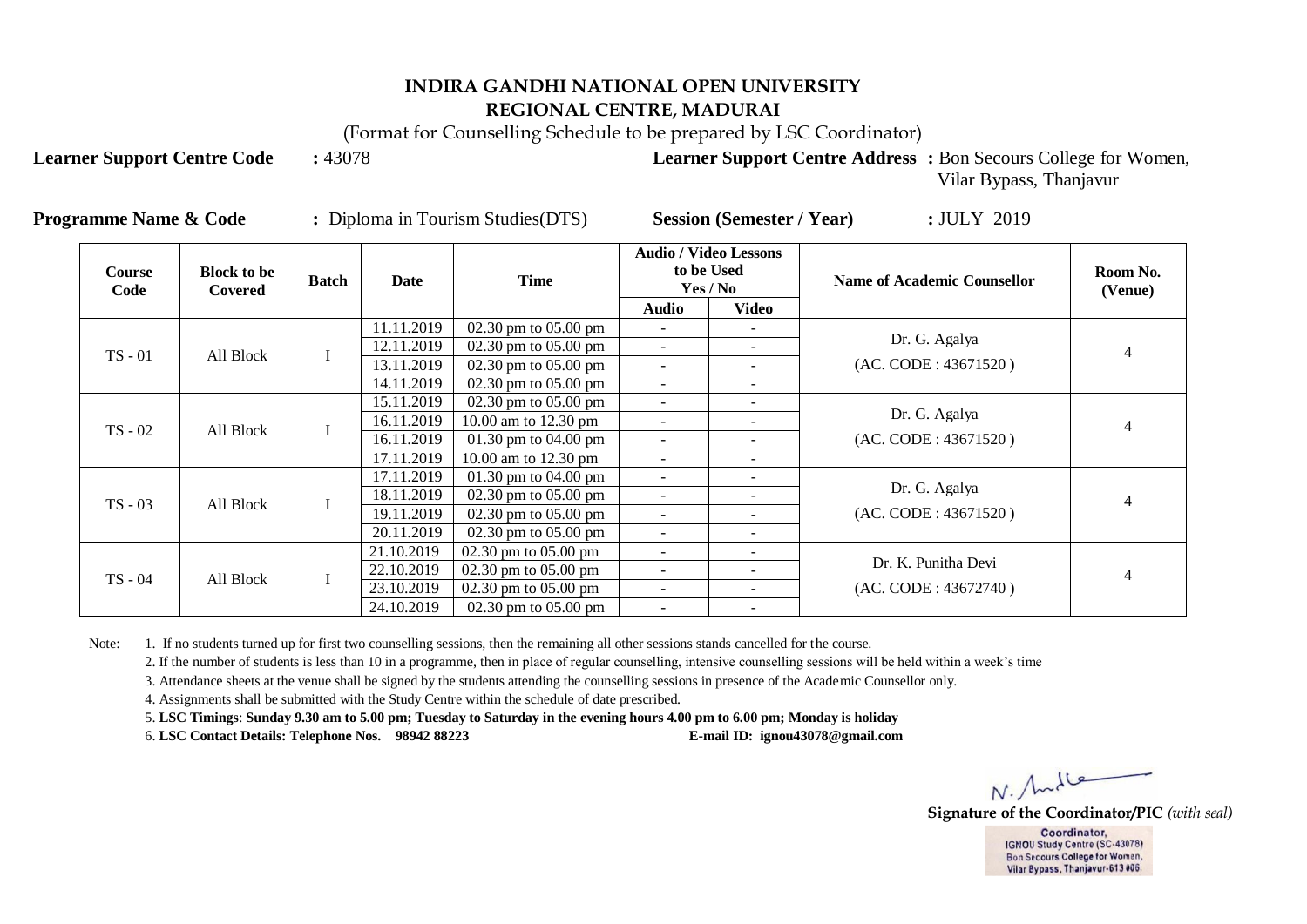(Format for Counselling Schedule to be prepared by LSC Coordinator)

**Learner Support Centre Code** : 43078 **Learner Support Centre Address** : Bon Secours College for Women,

Vilar Bypass, Thanjavur

| <b>Programme Name &amp; Code</b> | Certificate in Communication & IT Skills (CCITSK) | <b>Session (Semester / Year)</b> | <b>JULY 2019</b> |
|----------------------------------|---------------------------------------------------|----------------------------------|------------------|
|----------------------------------|---------------------------------------------------|----------------------------------|------------------|

| <b>Course</b><br>Code | <b>Block to be</b><br>Covered | <b>Batch</b> | Date       | <b>Time</b>                              |                          | <b>Audio / Video Lessons</b><br>to be Used<br>Yes / No | <b>Name of Academic Counsellor</b> | Room No.<br>(Venue) |
|-----------------------|-------------------------------|--------------|------------|------------------------------------------|--------------------------|--------------------------------------------------------|------------------------------------|---------------------|
|                       |                               |              |            |                                          | Audio                    | <b>Video</b>                                           |                                    |                     |
|                       |                               |              | 21.10.2019 | 02.30 pm to 05.00 pm                     | $\sim$                   | $\sim$                                                 |                                    |                     |
|                       |                               |              | 22.10.2019 | 02.30 pm to 05.00 pm                     | $\sim$                   | $\sim$                                                 |                                    |                     |
|                       |                               |              | 23.10.2019 | $02.30 \text{ pm}$ to $05.00 \text{ pm}$ | $\sim$                   | $\overline{\phantom{a}}$                               |                                    |                     |
|                       |                               |              | 24.10.2019 | 02.30 pm to 05.00 pm                     | $\sim$                   | $\overline{\phantom{a}}$                               | Ms. M. Farhath Banu                |                     |
| $BPOI - 006$          | All Block                     |              | 25.10.2019 | $02.30 \text{ pm}$ to $05.00 \text{ pm}$ | $\sim$                   | $\overline{\phantom{a}}$                               | (AC. CODE: 43670680)               | 8                   |
|                       |                               |              | 28.10.2019 | 02.30 pm to 05.00 pm                     | $\sim$                   | $\overline{\phantom{a}}$                               |                                    |                     |
|                       |                               |              | 29.10.2019 | $02.30$ pm to $05.00$ pm                 | $\sim$                   | $\blacksquare$                                         |                                    |                     |
|                       |                               |              | 30.10.2019 | 02.30 pm to 05.00 pm                     | $\sim$                   | $\sim$                                                 |                                    |                     |
|                       |                               |              | 31.10.2019 | 02.30 pm to 05.00 pm                     | $\sim$                   | $\sim$                                                 |                                    |                     |
|                       |                               |              | 01.11.2019 | 02.30 pm to 05.00 pm                     | $\sim$                   | $\sim$                                                 |                                    |                     |
|                       |                               |              | 02.11.2019 | 10.00 am to 12.30 pm                     | $\sim$                   | $\sim$                                                 |                                    |                     |
|                       |                               |              | 02.11.2019 | 01.30 pm to $04.00$ pm                   | $\sim$                   | $\sim$                                                 |                                    |                     |
|                       |                               |              | 03.11.2019 | 10.00 am to 12.30 pm                     | $\sim$                   | $\sim$                                                 |                                    |                     |
|                       |                               |              | 03.11.2019 | 01.30 pm to $04.00$ pm                   | $\sim$                   | $\sim$                                                 | Ms. T. K. Anusuya                  |                     |
| $BPOI - 007$          | All Block                     | I            | 04.11.2019 | $02.30 \text{ pm}$ to $05.00 \text{ pm}$ | $\sim$                   | $\sim$                                                 |                                    | 8                   |
|                       |                               |              | 21.10.2019 | 02.30 pm to 05.00 pm                     | $\sim$                   | $\sim$                                                 | (AC. CODE: 43670660)               |                     |
|                       |                               |              | 22.10.2019 | $02.30$ pm to $05.00$ pm                 | $\sim$                   | $\sim$                                                 |                                    |                     |
|                       |                               |              | 23.10.2019 | 02.30 pm to 05.00 pm                     | $\sim$                   | $\sim$                                                 |                                    |                     |
|                       |                               |              | 24.10.2019 | 02.30 pm to 05.00 pm                     | $\sim$                   | $\sim$                                                 |                                    |                     |
|                       |                               |              | 25.10.2019 | $02.30$ pm to $05.00$ pm                 | $\overline{\phantom{a}}$ | $\overline{\phantom{a}}$                               |                                    |                     |

Note: 1. If no students turned up for first two counselling sessions, then the remaining all other sessions stands cancelled for the course.

2. If the number of students is less than 10 in a programme, then in place of regular counselling, intensive counselling sessions will be held within a week's time

3. Attendance sheets at the venue shall be signed by the students attending the counselling sessions in presence of the Academic Counsellor only.

4. Assignments shall be submitted with the Study Centre within the schedule of date prescribed.

5. **LSC Timings**: **Sunday 9.30 am to 5.00 pm; Tuesday to Saturday in the evening hours 4.00 pm to 6.00 pm; Monday is holiday** 

6. **LSC Contact Details: Telephone Nos. 98942 88223 E-mail ID: ignou43078@gmail.com**

**Signature of the Coordinator/PIC** *(with seal)*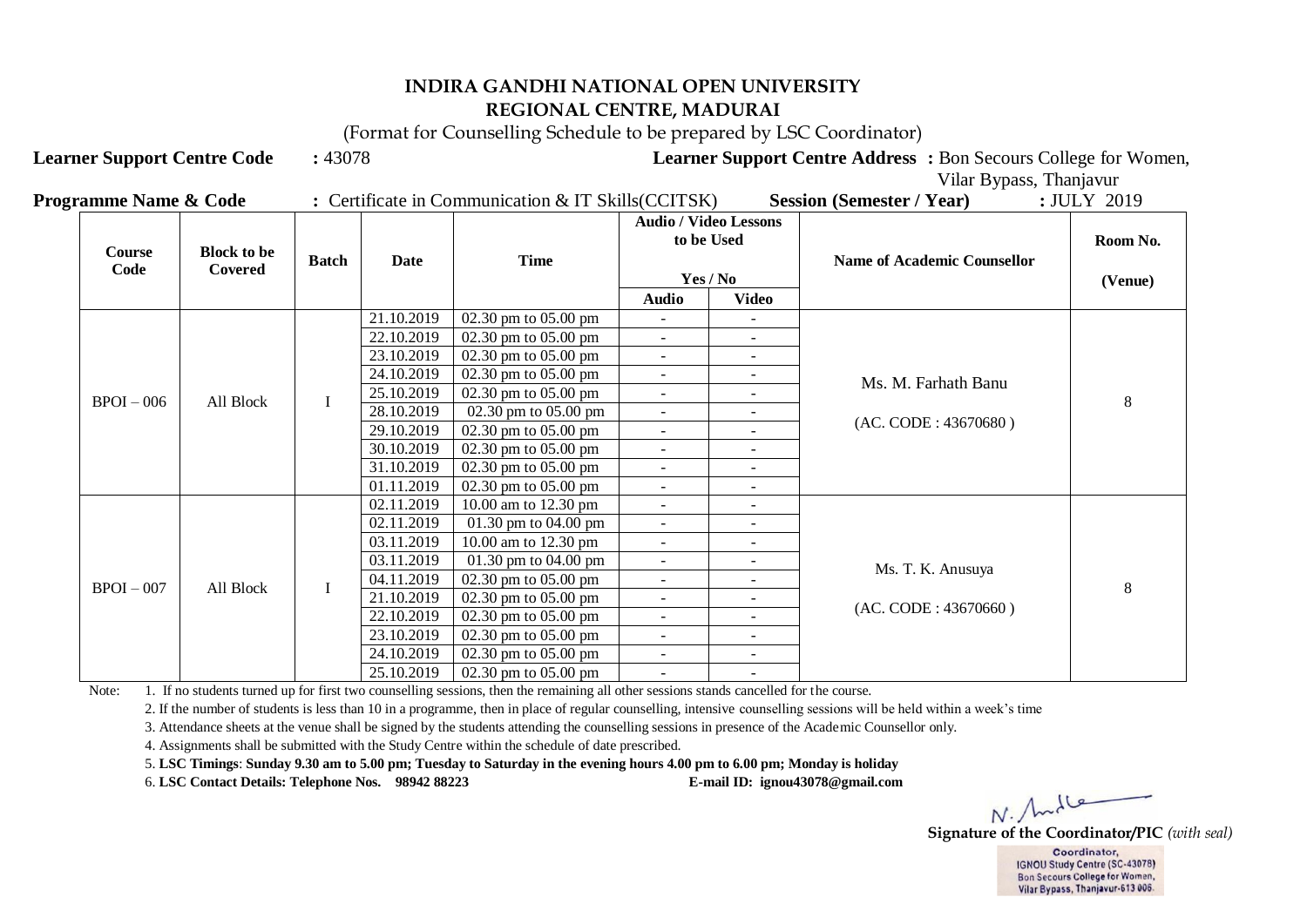(Format for Counselling Schedule to be prepared by LSC Coordinator)

**Learner Support Centre Code** : 43078 **Learner Support Centre Address** : Bon Secours College for Women,

Vilar Bypass, Thanjavur

| <b>Programme Name &amp; Code</b> | Certificate in Arabic Language (CAL) | <b>Session (Semester / Year)</b> | : JULY 2019 |
|----------------------------------|--------------------------------------|----------------------------------|-------------|
|----------------------------------|--------------------------------------|----------------------------------|-------------|

| <b>Course</b><br>Code | <b>Block to be</b><br>Covered | <b>Batch</b> | Date       | <b>Time</b>              |              | <b>Audio / Video Lessons</b><br>to be Used<br>Yes / No | <b>Name of Academic Counsellor</b>          | Room No.<br>(Venue) |
|-----------------------|-------------------------------|--------------|------------|--------------------------|--------------|--------------------------------------------------------|---------------------------------------------|---------------------|
|                       |                               |              |            |                          | <b>Audio</b> | <b>Video</b>                                           |                                             |                     |
|                       |                               |              | 21.10.2019 | $02.30$ pm to $05.00$ pm |              |                                                        |                                             |                     |
|                       | All Block                     |              | 22.10.2019 | $02.30$ pm to $05.00$ pm |              |                                                        | Ms. A. Parveen Banu<br>(AC. CODE: 43671580) | 9                   |
| <b>BAL</b> - 001      |                               |              | 23.10.2019 | 02.30 pm to $05.00$ pm   |              |                                                        |                                             |                     |
|                       |                               |              | 24.10.2019 | 02.30 pm to $05.00$ pm   |              |                                                        |                                             |                     |
|                       |                               |              | 25.10.2019 | 02.30 pm to $05.00$ pm   |              |                                                        |                                             | 9                   |
| $BAL - 002$           | All Block                     |              | 28.10.2019 | 02.30 pm to 05.00 pm     |              |                                                        | Ms. A. Parveen Banu                         |                     |
|                       |                               |              | 29.10.2019 | 02.30 pm to $05.00$ pm   |              |                                                        | (AC. CODE: 43671580)                        |                     |
|                       |                               |              | 30.10.2019 | 02.30 pm to $05.00$ pm   |              | $\overline{\phantom{0}}$                               |                                             |                     |

Note: 1. If no students turned up for first two counselling sessions, then the remaining all other sessions stands cancelled for the course.

2. If the number of students is less than 10 in a programme, then in place of regular counselling, intensive counselling sessions will be held within a week's time

3. Attendance sheets at the venue shall be signed by the students attending the counselling sessions in presence of the Academic Counsellor only.

4. Assignments shall be submitted with the Study Centre within the schedule of date prescribed.

5. **LSC Timings**: **Sunday 9.30 am to 5.00 pm; Tuesday to Saturday in the evening hours 4.00 pm to 6.00 pm; Monday is holiday** 

6. **LSC Contact Details: Telephone Nos. 98942 88223 E-mail ID: ignou43078@gmail.com**

 $N.$  And le

**Signature of the Coordinator/PIC** *(with seal)*